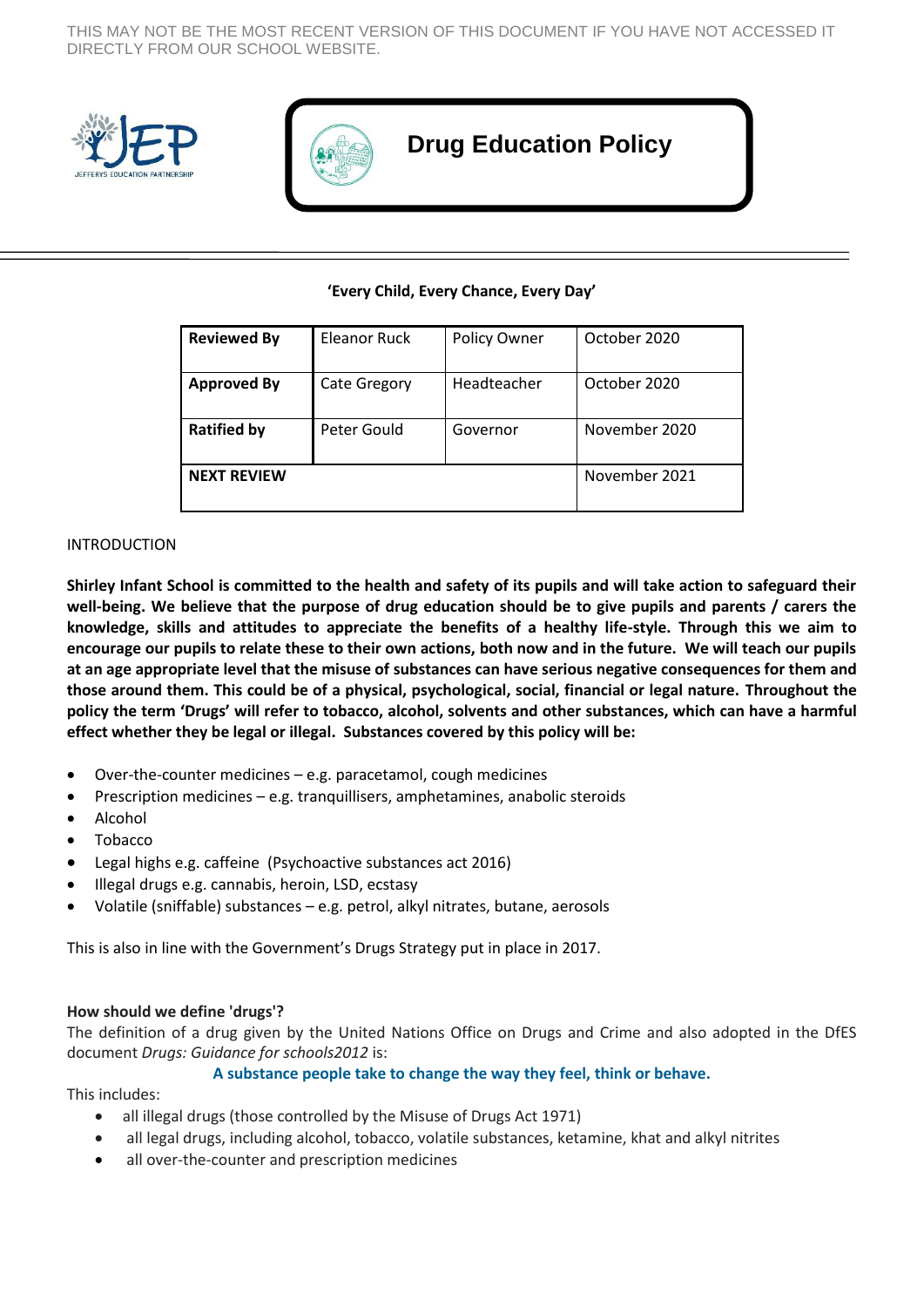THIS MAY NOT BE THE MOST RECENT VERSION OF THIS DOCUMENT IF YOU HAVE NOT ACCESSED IT DIRECTLY FROM OUR SCHOOL WEBSITE.

## **AIMS**

- To develop an understanding of the role of drugs as a medicine.
- To develop an understanding that household products including medicines, can be harmful if not used properly.
- To promote positive attitudes to healthy lifestyles.
- To develop and reinforce self-esteem in order to promote responsibility and decision-making.
- To say No to bad persuasion and become aware of peer pressure.
- To provide a safe, healthy environment in which pupils and staff can learn and develop.
- To ensure that all members of the school community know and understand the rules of the school, how they are expected to behave, and the policy regarding drug incidents.
- To ensure that everybody understands how drug incidents will be managed in the school.
- To encourage and enable pupils to appreciate the benefits of a healthy lifestyle now, and in the future.
- To enable pupils to make reasoned, informed choices.
- To address the needs of the school and local community in relation to drugs, including differences and diversity within the school community.
- To monitor, evaluate and review learning outcomes for pupils.
- To work with the LA and partner agencies, including the voluntary sector, to secure and support a balanced delivery of a drug education programme.

# **TEACHING**

These aims will be fulfilled through the taught curriculum, aspects of the informal curriculum and will be reflected through the school's ethos. Our drug education provides opportunities for pupils to develop their knowledge, skills, attitudes and understanding about drugs and appreciate the benefits of a healthy lifestyle, relating this to their own and others actions.

The drug education programme will be delivered through PSHE planning which follows DfE statutory guidance (2019) on relationships education, relationships and sex education and health education. Other aspects of drug education will also be taught through statutory parts of science for KS1 and opportunities in other parts of the curriculum.

We are aware of the cultural and religious diversity of our community. Drug issues are particularly sensitive, and it will be important to consider how to communicate effectively with parents and community leaders. We endeavour to involve Parents/carers through:

- representation on the parent forum
- questionnaires
- newsletters
- Policies on website
- viewing drug education materials

Our Drug Education is taught through a multiple of different teaching approaches. The children's existing knowledge is taken into account and built upon through a lesson. This could be through a draw and write activity or class discussions. The local health information is reviewed each year and the planning is amended to account for local trends and diversity in the school's community. Through the planning pupils feel able to engage in open discussion and feel confident about asking for help if necessary.

**In the Early Years our children learn about the importance of exercise, a healthy diet and talk about ways to keep healthy and safe. They are aware of how to manage their basic hygiene and personal needs.**

**In Key stage 1 our children learn the facts about legal and illegal substances and associated risks, including smoking, alcohol use and drug taking. Younger children from Key Stage 1 will learn that household products, including medicines, can be harmful if not used properly.**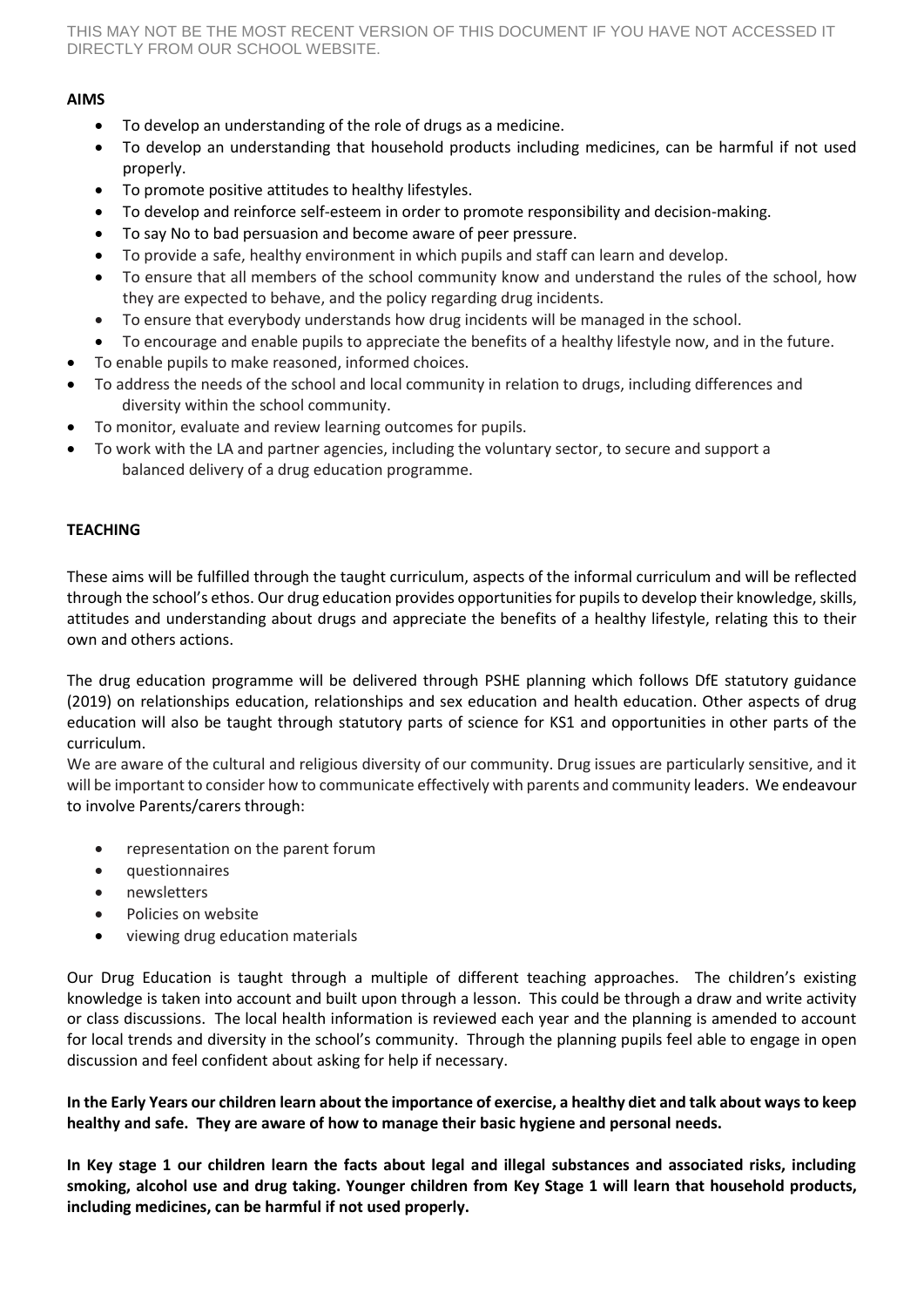**Our able children are challenged and begin to explore aspects from Key stage 2. They are challenged how to resist pressure to do wrong and take more responsibility for their actions. They begin to learn age appropriate effects and risks of alcohol and manage risky situations.**

When staff teach a PSHE session with a focus on Drug education the same ground rules apply as in the PSHE policy.

## **PLANNING**

Within our planning the following features of learning are developed:

**Knowledge** – this will be developed through:

- teaching children about legal and illegal substances and the associated risks.
- exploring the complex moral, social, emotional issues surrounding drugs.

**Skills** – we will teach our children the skills to make informed choices to keep themselves safe and healthy. This will be through:

- Discussing scenarios to assess, avoid and manage risks.
- Teaching them to communicate effectively and confidently about their likes and dislikes.
- Saying no to bad persuasion (resisting pressures)
- Knowing who or where to turn to for help
- Developing their self -esteem and self-awareness through our PSHE topics.

**Attitudes** – we will enable our children to explore their own and others attitudes. This will be through:

- Challenging right and wrong
- Understand rules and laws and how they relate to rights and responsibilities
- Consider different points of view
- Explore moral, social and cultural issues
- Discuss and debate topical issues

We work closely with the Healthy Schools team with the LA. We currently hold the Healthy high fives Award for healthy Schools.

Cross curricular links are made through PE, English, Maths, Science, Drama and Art.

A range of teaching styles are used to support teachers with their planning. These active approaches are:

- Thought showers/mind mapping
- Circle time
- Creative writing
- **•** Discussions
- Drama
- Group work
- Interactive ICT
- video clips followed by follow –up discussions
- Role play/simulations
- Structured games

Care is always taken when using an above style that it matches the age appropriateness of the group. All activities are differentiated to meet the individual's needs and styles are chosen to support groups of learners.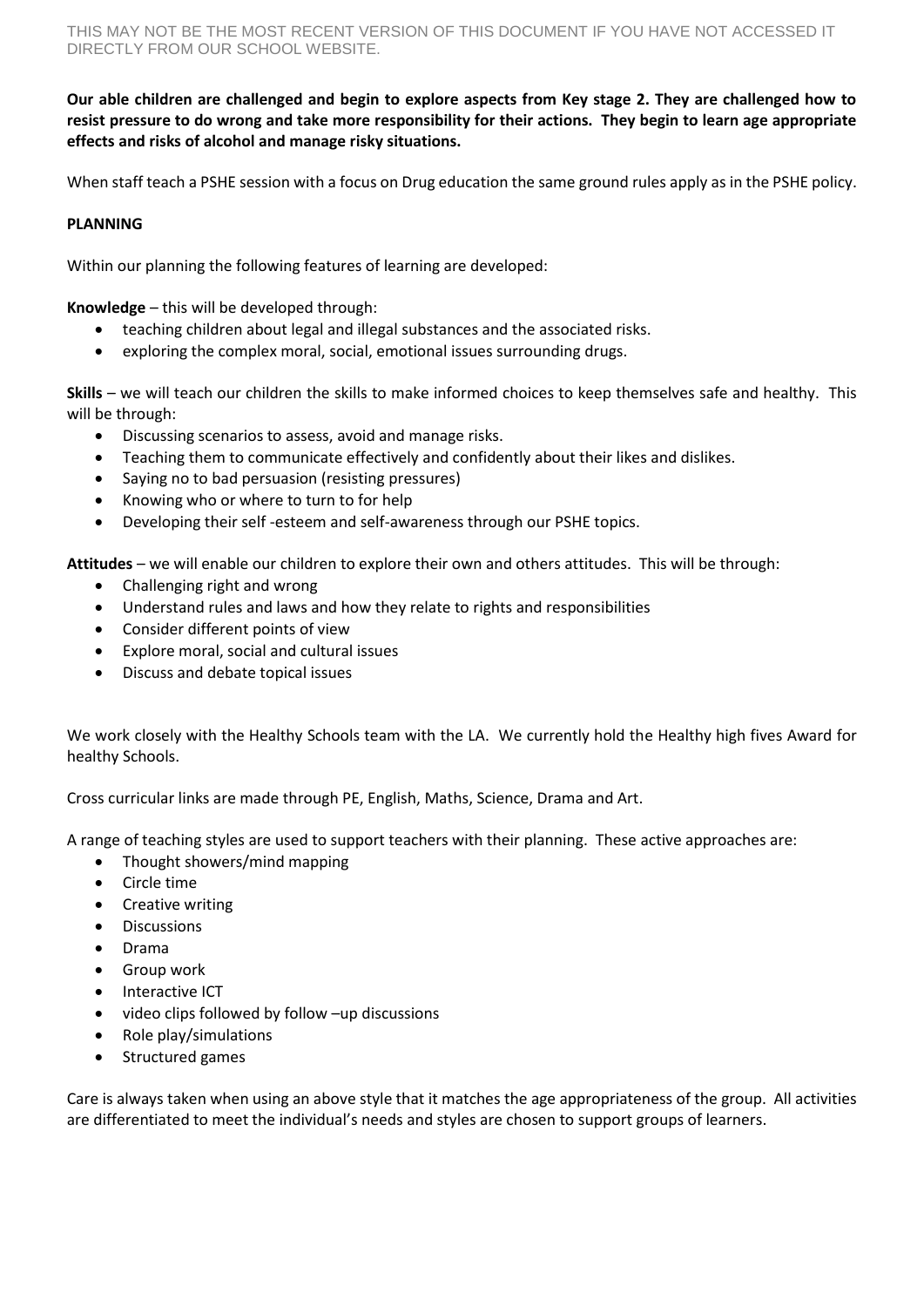THIS MAY NOT BE THE MOST RECENT VERSION OF THIS DOCUMENT IF YOU HAVE NOT ACCESSED IT DIRECTLY FROM OUR SCHOOL WEBSITE.

# **OUTSIDE AGENCIES**

Outside agencies may be involved through organised visits from the school. **The key partner agencies may include:**

- Police
- Youth Offending Teams (YOTs)
- LA Advisory Service Healthy Schools team
- the school nurse
- health promotion staff
- youth and community workers
- voluntary drug services

When an external visitor is used the following policy is adhered to:

#### **Assessment**

Work is sampled through the year and across the year groups. The work sampling identifies what knowledge the children have gained and its relevance to them. What skills they have put into practice from previous lesson or topics. Draw and write activities show what children knew at the beginning of the topic and what they learnt at the end, allowing children to reflect on their own progress and understanding. **See PSHE work sampling matrix.** 

#### **SMOKING**

There is a no smoking policy in the school buildings and the school grounds of Shirley Infants School. This includes cigarette and an **electronic cigarette** (**e-cig** or **e-cigarette**), **personal vaporizer** (**PV**) or **electronic nicotine delivery system** (**ENDS**).

#### **CONFIDENTIALITY**

All staff will work within the confidentiality and child protection policies. Children will be encouraged to discuss any concerns with their parents, or ask for bubble time. Teachers having any concern about the children in their care should report to the Designated Senior Person (DSP) who are also the designated safeguarding lead (DSL). Staff are all aware of the Safeguarding policy and will never promise to keep total confidentiality. The Child Protection procedures will always be implemented.

#### **DRUG RELATED INCIDENTS**

# *The following procedures are supported by the guidance '***DfE and ACPO drug advice for schools Advice for local authorities, headteachers, school staff and governing bodies' Sept 2012**

The possession, use or supply of illegal and other unauthorised drugs within the school boundaries is unacceptable.

In taking temporary possession and disposing of suspected controlled drugs schools are advised to:

#### **FINDING SUBSTANCES**

If a member of staff finds any substance on the school premises which they suspect of being harmful or illegal they should report it to the Head Teacher. The substance should then be removed, in the presence of a witness, and seal the sample in a plastic bag and include details of the date and time of the seizure/find and witness present; If the substance is known or suspected to be illegal the police will be informed. The police would be informed immediately and the local Police Liaison Officer for support. They would collect it and then store or dispose of it in line with locally agreed protocols.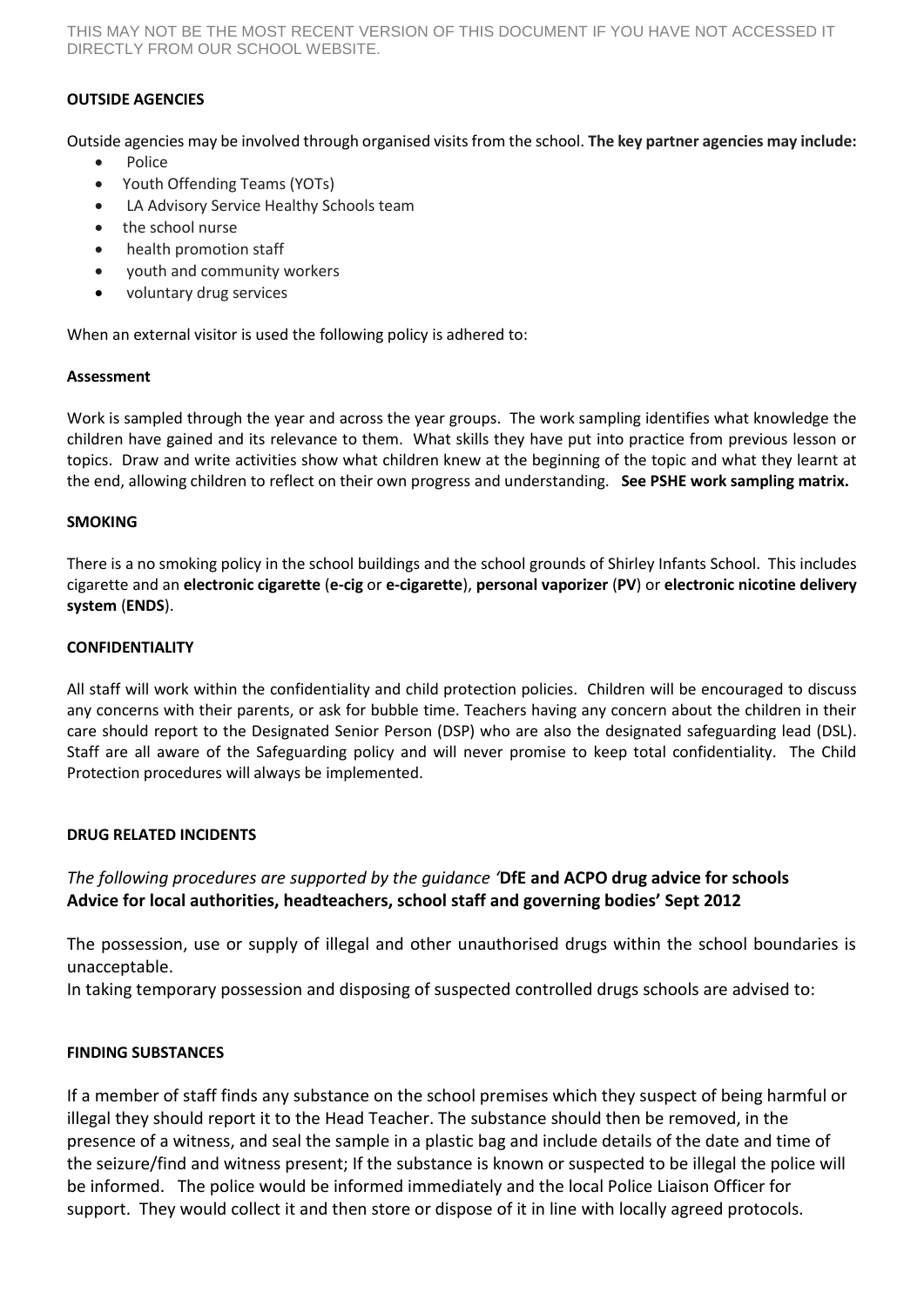# **NOTE: The law does not require a school to divulge to the police the name of the pupil from whom the drugs were taken but it is advisable to do so.**

If a substance is removed from a child, this must be done in the presence of a witness. It should be stored in a secure location, such as a safe or other lockable container with access limited to senior members of staff. The child's parents should be informed as soon as possible of the incident. See Health and Safety Policy. If a child is suspected of being under the influence of drugs or alcohol on school premises, the school would prioritise the safety of the young person and those around them. If necessary it should be dealt with as a medical emergency, administering First Aid and summoning appropriate support. Depending on the circumstances, parents or the police may need to be contacted. If the child is felt to be at risk the Safeguarding Policy will come into effect and social services may need to be contacted.

In both cases the following will be recorded: full details of the incident, including the police incident reference number, signed by both members of staff and dated.

See Appendix B for ADVICE AND LOCAL SERVICES and help lines CONTACT DETAILS HERE

# **FINDING PARAPHERNALIA**

If any equipment or paraphernalia associated with drug misuse are found on the school premises they should be handled with caution using appropriate protective clothing The substance should then be removed, in the presence of a witness, and seal the sample in a plastic bag and include details of the date and time of the seizure/find and witness present. The police will then be informed and the disposal of the paraphernalia will be arranged. This is then logged (See Health and Safety Policy for procedures).

#### **THE SUPPLY OF ILLEGAL SUBSTANCES**

Should a member of staff have any suspicions regarding the supply of illegal drugs on the school premises these will be immediately reported to the Headteacher . The schools Police liaison officer would be contacted.

If a parent/carer is suspected to be under the influence of drugs on the school premises the school staff would attempt to maintain a calm atmosphere. The Headteacher would be informed and it would be discussed with the parent that another parent or emergency contact be contacted to come and collect them and accompany them home. If the parent/carer is repeatedly under the influence or violent and safeguarding concerns were raised this would invoke the child protection procedures.

#### **Screening**

# The following section is lifted from the Government documentation *'Searching, screening and confiscation Advice for headteachers, school staff and governing bodies' February 2014*

# What the law allows:

Schools can require pupils to undergo screening by a walk-through or hand-held metal detector (arch or wand) even if they do not suspect them of having a weapon and without the consent of the pupils. Schools' statutory power to make rules on pupil behaviour and their duty as an employer to manage the safety of staff, pupils and visitors enables them to impose a requirement that pupils undergo screening. Any member of school staff can screen pupils.

#### Also note:

If a pupil refuses to be screened, the school may refuse to have the pupil on the premises. Health and safety legislation requires a school to be managed in a way which does not expose pupils or staff to risks to their health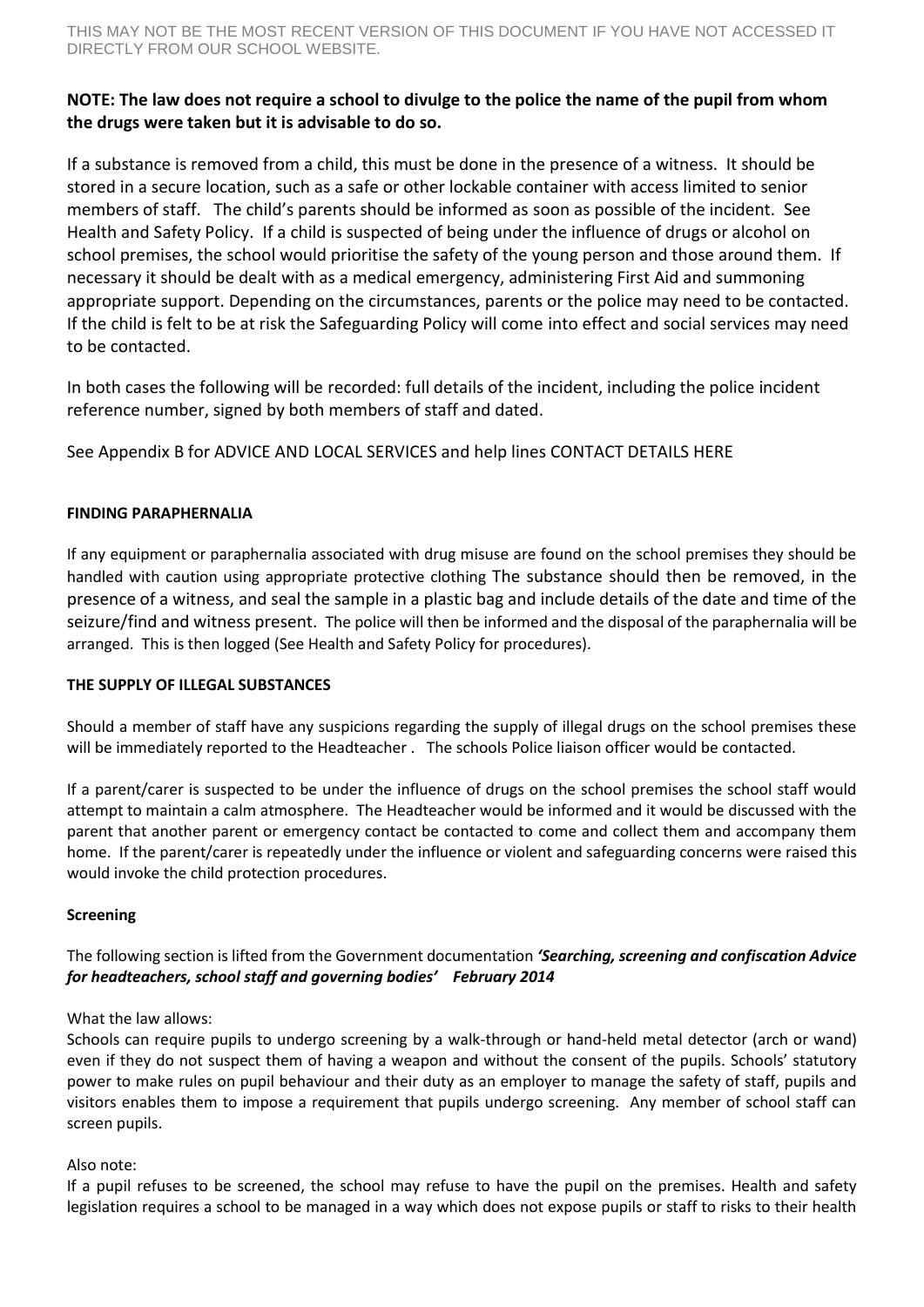and safety and this would include making reasonable rules as a condition of admittance. If a pupil fails to comply, and the school does not let the pupil in, the school has not excluded the pupil and the pupil's absence should be treated as unauthorised. The pupil should comply with the rules and attend. This type of screening, without physical contact, is not subject to the same conditions as apply to the powers to search without consent.

This policy should be read in conjunction with the following policies:

Staff should also be aware of relevant guidance contained in other policies.

- Safeguarding
- PSHE
- Health and safety
- Behaviour
- Confidentiality
- Healthy Schools
- School visits
- Equal Opportunities
- Medicines (Appendix A)

### **PARENTS**

The Head teacher will contact the parents of any children involved in an incident. Help and support will be offered to parents when appropriate, leaflets of support agencies or the school nurse will be sought. See Appendix B. The drug policy is read by a key group of parents represented on the parent forum and FOSIS.

Parental substance misuse of drugs or alcohol becomes relevant to child protection when substance misuse and personal circumstances indicate that their parenting capacity is likely to be seriously impaired or that undue caring responsibilities are likely to be falling on a child in the family. For children the impact of parental substance misuse can include:

- Inadequate food, heat and clothing for children (family finances used to fund adult's dependency)
- Lack of engagement or interest from parents in their development, education or wellbeing
- Behavioural difficulties- inappropriate display of sexual and/or aggressive behaviour
- Bullying
- Isolation finding it hard to socialise, make friends or invite them home
- Tiredness or lack of concentration
- Child talking of or bringing into school drugs or related paraphernalia
- Injuries /accidents (due to inadequate adult supervision)
- Taking on a caring role
- Continued poor academic performance including difficulties completing homework on time
- Poor attendance or late arrival

These behaviours themselves do not indicate that a child's parent is misusing substances, but should be considered as indicators that this may be the case. If staff believe that a child is living with parental substance misuse, this will be reported to the designated safeguarding lead for referral to be considered for children's social care.

#### **Member of staff responsible for implementation and review:** Headteacher and PSHE Leader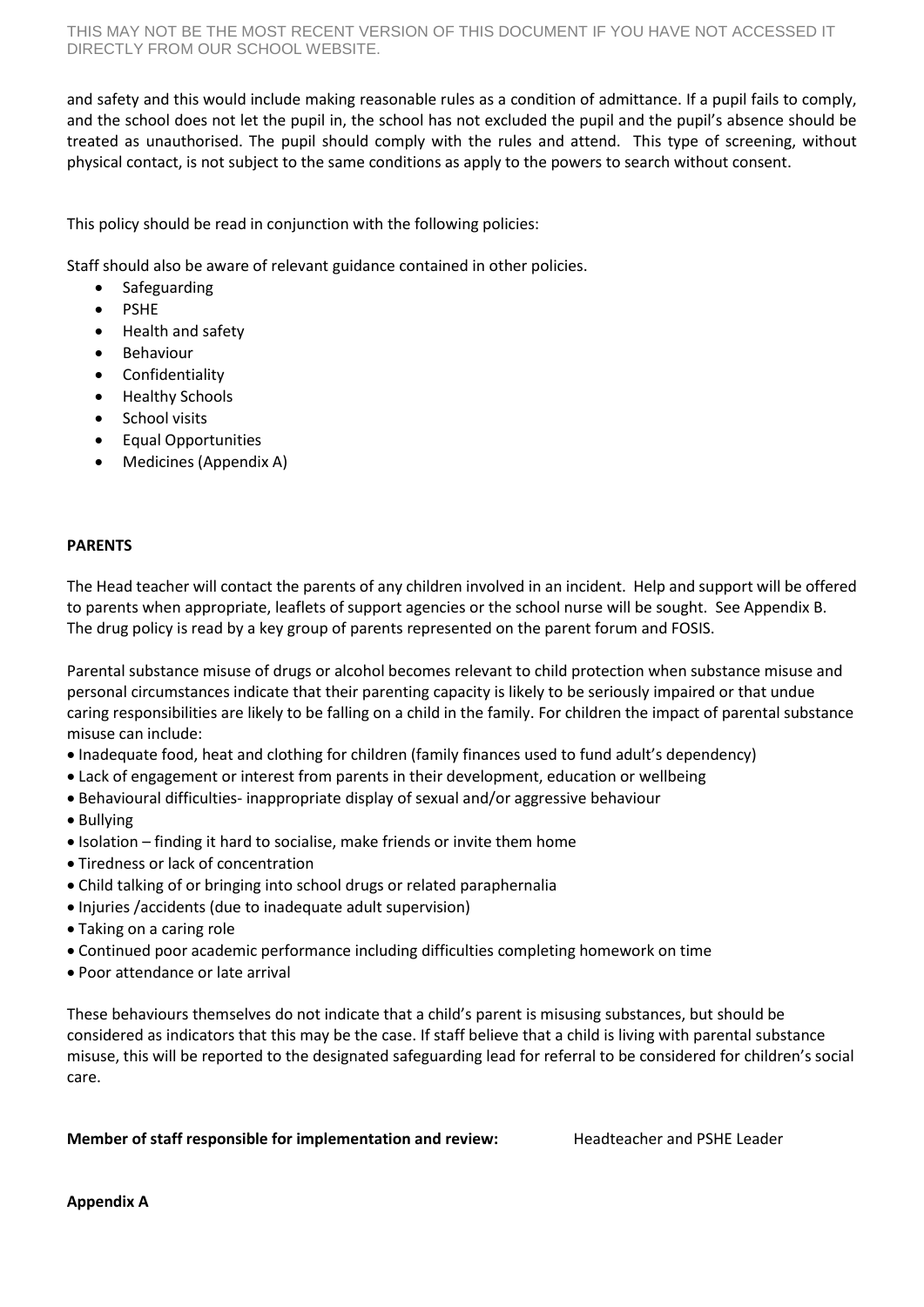### **Safe Working Procedures; Medicines in school**

Prescribed medicines will only be given out by the office staff, and only when a parental consent form has been completed and signed. The school will not administer non prescribed medicines or allow them to be in school. A witness should be present when medicines are administered to a child as this is for the child's and school's protection.

#### **Storage of medicines**

The Health and Safety Unit's advice is that food and medicines should not be kept in the same refrigerator, because of the possibilities of contamination or error. As a class A drug it is an offence not to store Ritalin in a locked container. The Headteacher and Office staff are responsible for the administration of Ritalin.

SWP No 75 – Medicines in School – the safe working procedure:-

- Provides schools with general information and guidance about medicines in schools.
- Clarifies where responsibility for the medical care of pupils lies.
- NOTE: Staff should also be aware of the relevant guidance contained in the Health and Safety Policy.

# **Annex B – Useful Organisations**

**Addaction** is one of the UK's largest specialist drug and alcohol treatment charities. As well as adult services, they provide services specifically tailored to the needs of young people and their parents. The Skills for Life project supports young people with drug misusing parents. Website: www.addaction.org.uk

**ADFAM** offers information to families of drug and alcohol users, and the website has a database of local family support services. Tel: 020 7553 7640 Email: admin@adfam.org.uk Website: www.adfam.org.uk

**Alcohol Concern** works to reduce the incidence and costs of alcohol-related harm and to increase the range and quality of services available to people with alcohol-related problems Tel: 020 7264 0510. Email: contact@alcoholconcern.org.uk Website: www.alcoholconcern.org.uk

**ASH (Action on Smoking and Health)** A campaigning public health charity aiming to reduce the health problems caused by tobacco. Tel: 020 7739 5902 Email: enquiries@ash.org.uk Website: www.ash.org.uk

**Children's Legal Centre** operates a free and confidential legal advice and information service covering all aspects of law and policy affecting children and young people. Tel: 01206 877910 Email: clc@essex.ac.uk Website: www.childrenslegalcentre.com

**Children's Rights Alliance for England -** A charity working to improve the lives and status of all children in England through the fullest implementation of the UN Convention on the Rights of the Child. Email: info@crae.org.uk Website: www.crae.org.uk

**Drinkaware -** An independent charity that promotes responsible drinking through innovative ways to challenge the national drinking culture, helping reduce alcohol misuse and minimise alcohol related harm. Tel: 020 7307 7450 Website: www.drinkaware.co.uk/

**Drinkline -** A free and confidential helpline for anyone who is concerned about their own or someone else's drinking. Tel: 0800 917 8282 (lines are open 24 hours a day)

**Drug Education Forum –** this website contains a number of useful papers and briefing sheets for use by practitioners: Website: www.drugeducationforum.com/ 14